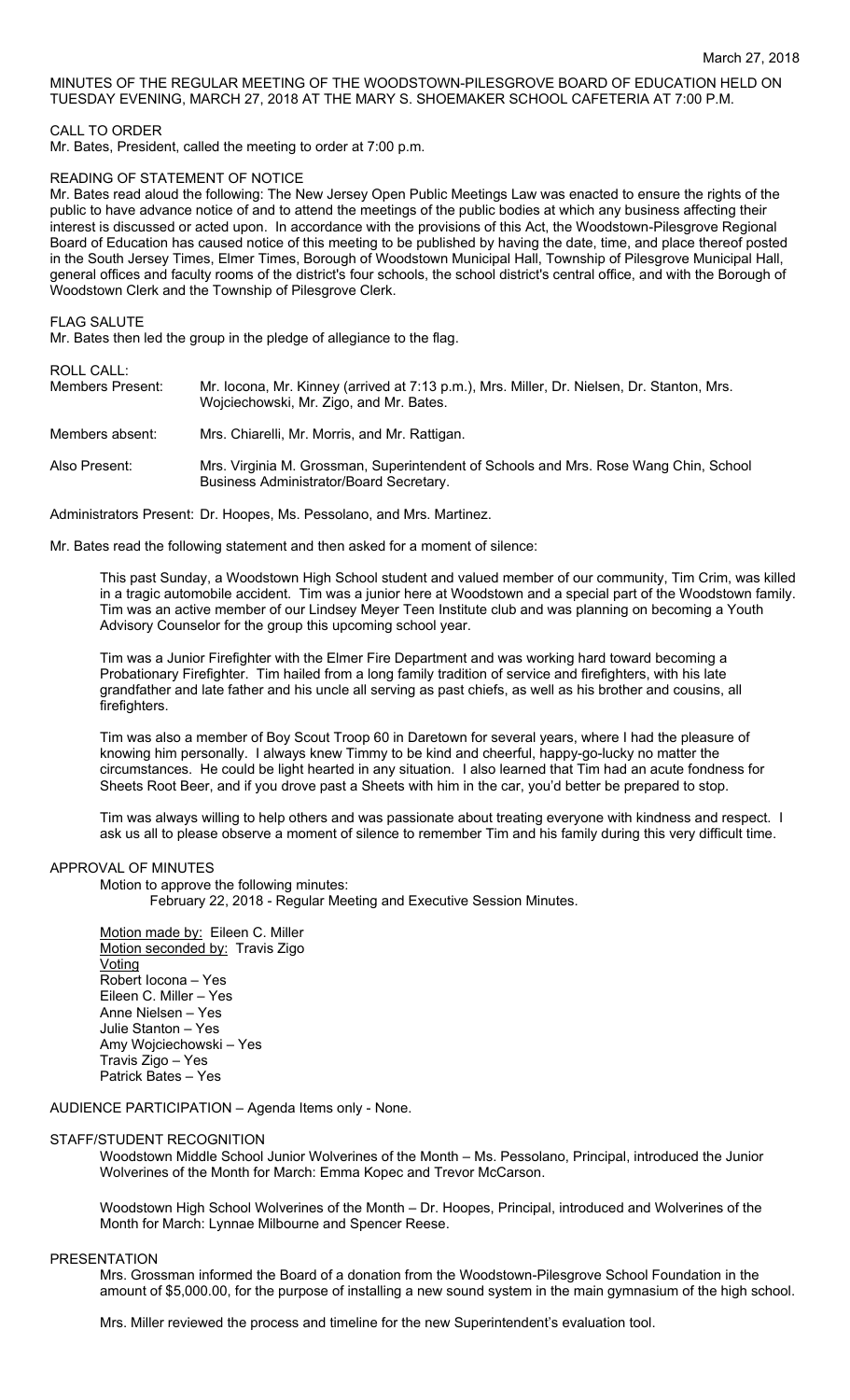INSTRUCTIONAL COMMITTEE REPORT AND RECOMMENDATIONS – Ms. Amy Wojciechowski, Chairperson. Motion to approve the following District and High School items:

All 12th grade students to begin school at 10:30 am on 4/30, 5/1, 5/2 and 5/3 due to PARCC testing.

Professional Development:

NJASBO Conference: Approval of Rose Chin to attend the NJASBO Conference in Atlantic City from 6/5 to 6/8/18. Total cost not to exceed \$700.

Power School Conference: Approval for Stacy Shorter Carney to attend the Power School Users Conference in Atlantic City from 4/16 to 4/18/18. Total cost not to exceed \$625.

Power School Conference: Approval for Karlyle Adams to attend the Power School Users Conference in Atlantic City from 4/16 to 4/18/18. Total cost not to exceed \$625.

2018 Spring Athletic Schedule.

March 2018 Field Trip List.

Updated Fundraiser List.

SEMI (Special Education Medicaid Initiative) Corrective Action Plan for the 2018-2019 school year. (attachment)

Amended 2017-2018 school calendar.

Motion made by: Amy Wojciechowski Motion seconded by: Eileen C. Miller Voting Robert Iocona – Yes Michael Kinney – Yes Eileen C. Miller – Yes Anne Nielsen – Yes Julie Stanton – Yes Amy Wojciechowski – Yes Travis Zigo – Yes Patrick Bates – Yes

Motion to approve the following Middle School, Shoemaker School, and Roper Early Childhood Learning Center items (voting not applicable to sending district representatives):

Harassment, Intimidation and Bullying report dated March 2018 to provide notification letters as required to the parents/guardians advising that this information has been provided to the Board of Education.

Field Trips:

Shoemaker March field trip list. Middle School March field trip list.

Submission of the 2018-2019 annual update to the 2017-2020 Three-Year Preschool Program Plan.

Motion made by: Amy Wojciechowski Motion seconded by: Eileen C. Miller **Voting** Robert Iocona – Yes Eileen C. Miller – Yes Anne Nielsen – Yes Julie Stanton – Yes Amy Wojciechowski – Yes Travis Zigo – Yes Patrick Bates – Yes

Motion to approve the following policies on first reading: Policy 6171.5 - Independent Educational Evaluations. Procedure 6171.5 - Independent Educational Evaluations Fee Schedule.

Motion made by: Amy Wojciechowski Motion seconded by: Eileen C. Miller **Voting** Robert Iocona – Yes Michael Kinney – Yes Eileen C. Miller – Yes Anne Nielsen – Yes Julie Stanton – Yes Amy Wojciechowski – Yes Travis Zigo – Yes Patrick Bates – Yes

Motion to approve the following policies on second reading: Policy 1250 - Visitors. Policy 5131.1 - Harassment, Intimidation and Bullying. Policy 5141.23 - Management of Pediculosis.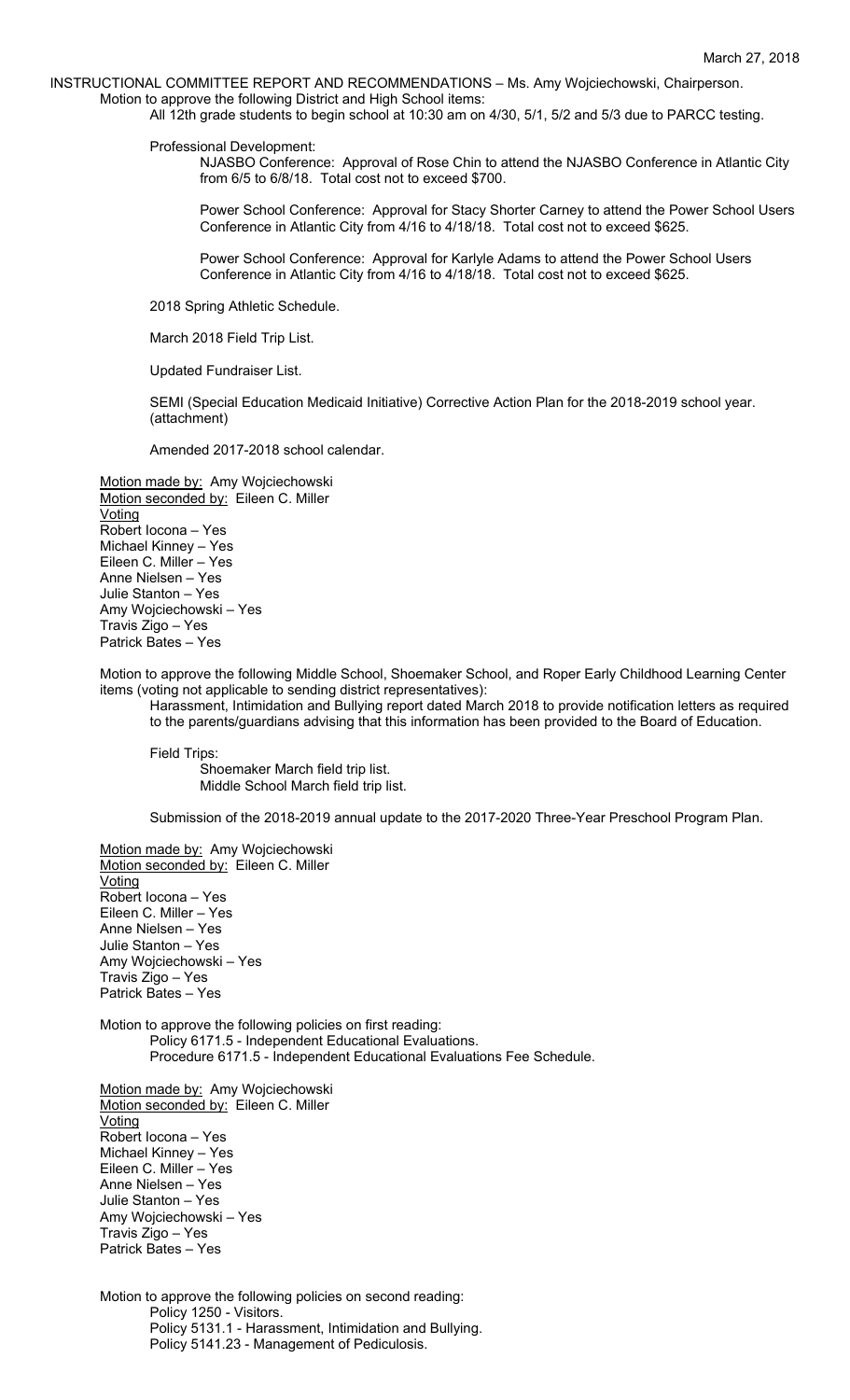Policy 5141.24 - Naloxone. Policy 6145.1/6145.2 - Intramural competition; Interscholastic Competition. Exhibit 6145.1/6145.2 - Use and Misuse of Opioid Drugs Fact and Sign-off Sheet.

Motion made by: Amy Wojciechowski Motion seconded by: Eileen C. Miller Voting Robert Iocona – Yes Michael Kinney – Yes Eileen C. Miller – Yes Anne Nielsen – Yes Julie Stanton – Yes Amy Wojciechowski – Yes Travis Zigo – Yes Patrick Bates – Yes

ADMINISTRATION COMMITTEE REPORT AND RECOMMENDATIONS – Mr. Robert Iocona, Chairperson.

Motion to approve the following District and High School items as recommended by the Superintendent: Acceptance of the retirement, with regret, of Nan Hathaway, Director of Pupil Personnel Services, effective 7/1/2018.

Acceptance of the resignation, with regret, of Scott Hoopes, Principal of the High School, effective 7/1/2018.

Acceptance of the retirement, with regret, of Gloria Mitchell, Teacher of Social Studies, effective 7/1/2018.

Leave of Absence request from Nancy Dick, Secretary, Medical Leave from 3/16/2018 through approximately 4/27/2018.

Stephanie Smart as an Occupational Therapist effective May 1, 2018. Salary MA Step 1 (\$53,885). (NOTE: *All staff are approved pending criminal history and/or certification).*

Approval to amend the Job Title/Job Description for Rose Chin from Business Administrator to Assistant Superintendent for Business effective 3/23/2018. (NOTE: This is a change in title/job description and does not have a salary increase.)

High School Extra Duty List.

Patrick Hollinger as a substitute teacher effective 3/23/2018.

March 2018 Volunteer List.

Ratification of the 2017-2020 Woodstown-Pilesgrove Regional Support Staff Association (WPRSSA) Union Agreement.

Motion made by: Robert locona Motion seconded by: Travis Zigo **Voting** Robert Iocona – Yes Michael Kinney – No on Ratification of the WPRSSA agreement only. Eileen C. Miller – Yes Anne Nielsen – Yes Julie Stanton – Yes Amy Wojciechowski – Yes Travis Zigo – Yes Patrick Bates – Yes

Motion to approve the following Middle School, Shoemaker School, and Roper Early Childhood Learning Center items as recommended by the Superintendent (voting not applicable to sending district representatives): Rescind the appointment of Taquan Carey as a part time Aide at the Mary Shoemaker School.

Leave of absence as follows: Heather Vinciguerra, Teacher, Medical Leave from 3/19/2018 through approximately 4/6/2018.

Margaret Boultinghouse, Lunch Aide, Family Leave from 3/8/2018 through approximately 3/23/2018.

Kim Altiery as a part-time (PM - 3.5 hours) Paraprofessional effective 3/23/2018. Salary - Step 1 (\$19,398 pro-rated to part time and start date). (NOTE: *All staff are approved pending criminal history and/or certification).*

Brandy Ragan as a Language Arts/English Teacher at the middle school, retroactive to 3/1/2018. Salary - BA Step 1 (\$50,597), pro-rated. (NOTE: Brandy was hired as a long term substitute at the December meeting while the State processed her Teacher of English Certificate. *All staff are approved pending criminal history and/or certification*)

Jennifer Kelly as a mentor to Brandy Ragan effective 1/2/2018. Rate - \$55 per month.

Heather Zoppina as a Long Term Pre-K Substitute Teacher during Mrs. Dyer's leave of absence, effective 3/22/2018 through 6/15/2018. Salary - BA Step 1 (\$50,597 pro-rated). (attachment)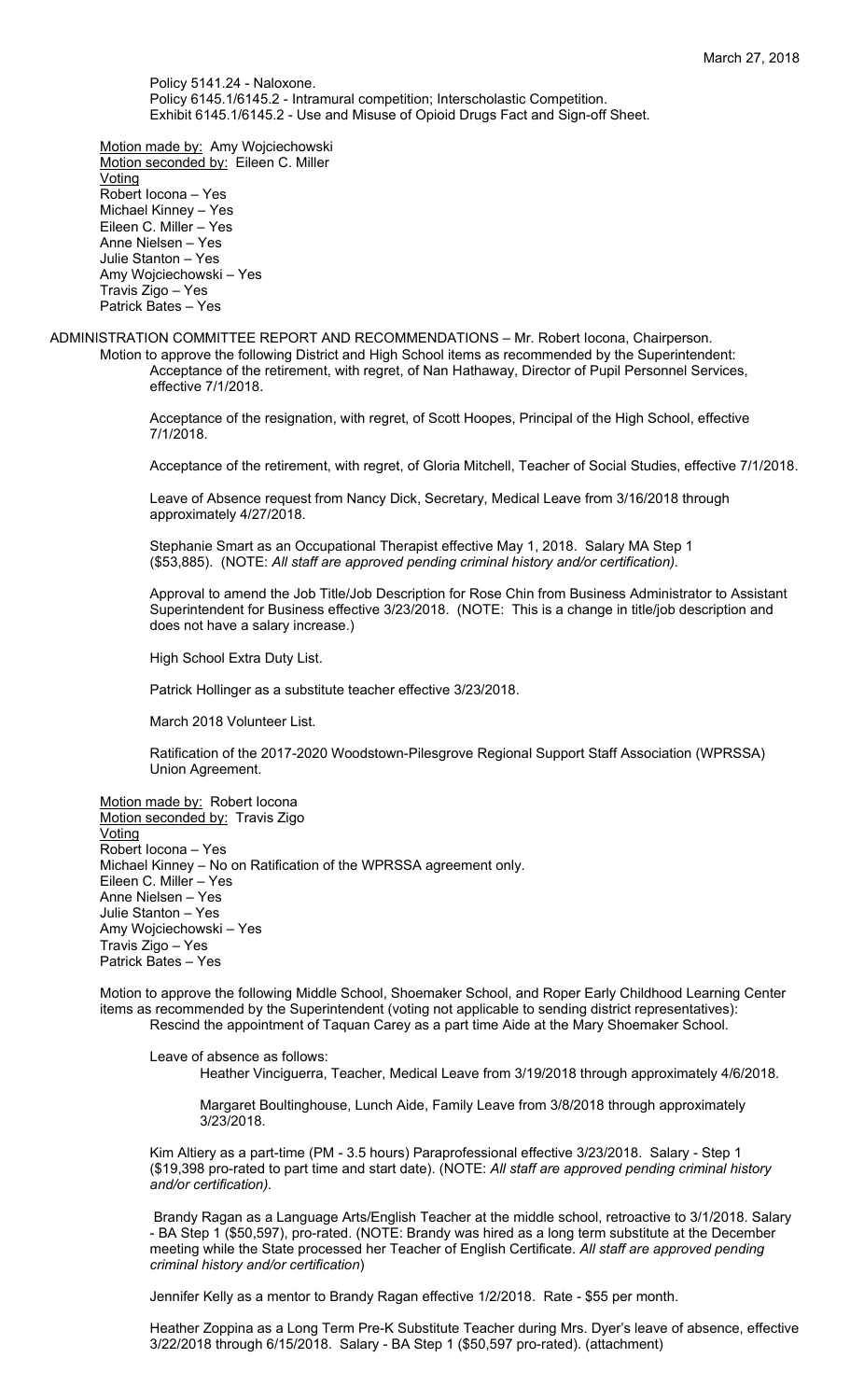Taquan Carey as a substitute aide at the Mary Shoemaker School retro-active to February 1, 2018. Hourly rate - \$9.76 per hour.

Volunteer lists as follows: WR ECLC School Shoemaker School Middle School

Motion made by: Robert locona Motion seconded by: Amy Wojciechowski Voting Robert Iocona – Yes Eileen C. Miller – Abstained to Kim Altiery only. Anne Nielsen – Yes Julie Stanton – Yes Amy Wojciechowski – Yes Travis Zigo – Yes Patrick Bates – Yes

Motion to approve the following policies on second reading: Policy 2130 - Administrator Evaluations Policy 2131 - Superintendent Evaluation

Motion made by: Robert locona Motion seconded by: Travis Zigo Voting Robert Iocona – Yes Michael Kinney – Yes Eileen C. Miller – Yes Anne Nielsen – Yes Julie Stanton – Yes Amy Wojciechowski – Yes Travis Zigo – Yes Patrick Bates – Yes

OPERATIONS COMMITTEE REPORT AND RECOMMENDATIONS -- Mr. Travis Zigo, Chairperson.

Motion to approve the following financial reports: (see Board Minutes Financial Back-up Binder for details). Pursuant to N.J.A.C. 6A:23A-16.10 (c)3, I certify that as of February 28, 2018, no budgetary line item account has obligations and payments (contractual orders) which in total exceed the amount appropriated by the Woodstown-Pilesgrove Regional Board of Education pursuant to N.J.S.A. 18A:22-8.1 and N.J.S.A. 18A:22-8.2 and no budgetary line item account has been over-expended in violation of N.J.A.C. 6:23- 16.10 (a)1.

\_\_\_\_\_\_\_\_\_\_\_\_\_\_\_\_\_\_\_\_\_\_\_\_\_\_\_\_\_ \_\_\_\_\_\_\_\_\_\_\_\_\_\_\_\_\_\_\_\_\_\_\_\_

Board Secretary **Date** 

The February 28, 2018, final Report of the Treasurer of School Funds for the 2017-2018 school year is in agreement with the February 28, 2018, final Report of the Board Secretary, pending audit.

Pursuant to N.J.A.C. 6A:23A-16.10(c)4, that the Woodstown-Pilesgrove Regional Board of Education certifies that as of February 28, 2018, and after review of the Secretary's Monthly Financial Report and the Treasurer's Monthly Financial Report and upon consultation with the appropriate district officials, to the best of the Board's knowledge, no major account or fund has been over-expended in violation of N.J.A.C. 6A:23A-16.10(a)1 and that sufficient funds are available to meet the district's financial obligations for the remainder of the fiscal year.

EFT's for February 2018, additional hand check payments for February 2018, and payment list for the month of March 2018.

Transfer of funds as previously approved by the Superintendent pursuant to 18A:22-8.1 for the month of February 2018.

Additional financial reports as follows:

Student Activities and Athletics for the month of February 2018. Scholarships for the month of February 2018. Odyssey of the Mind for the month of February 2018. Cafeteria for the month of February 2018. Woodstown Community School for the month of February 2018.

Motion made by: Travis Zigo Motion seconded by: Michael Kinney Voting Robert Iocona - Yes Michael Kinney – Yes Eileen C. Miller – Yes Anne Nielsen – Yes Julie Stanton – Yes Amy Wojciechowski – Yes Travis Zigo – Yes Patrick Bates – Yes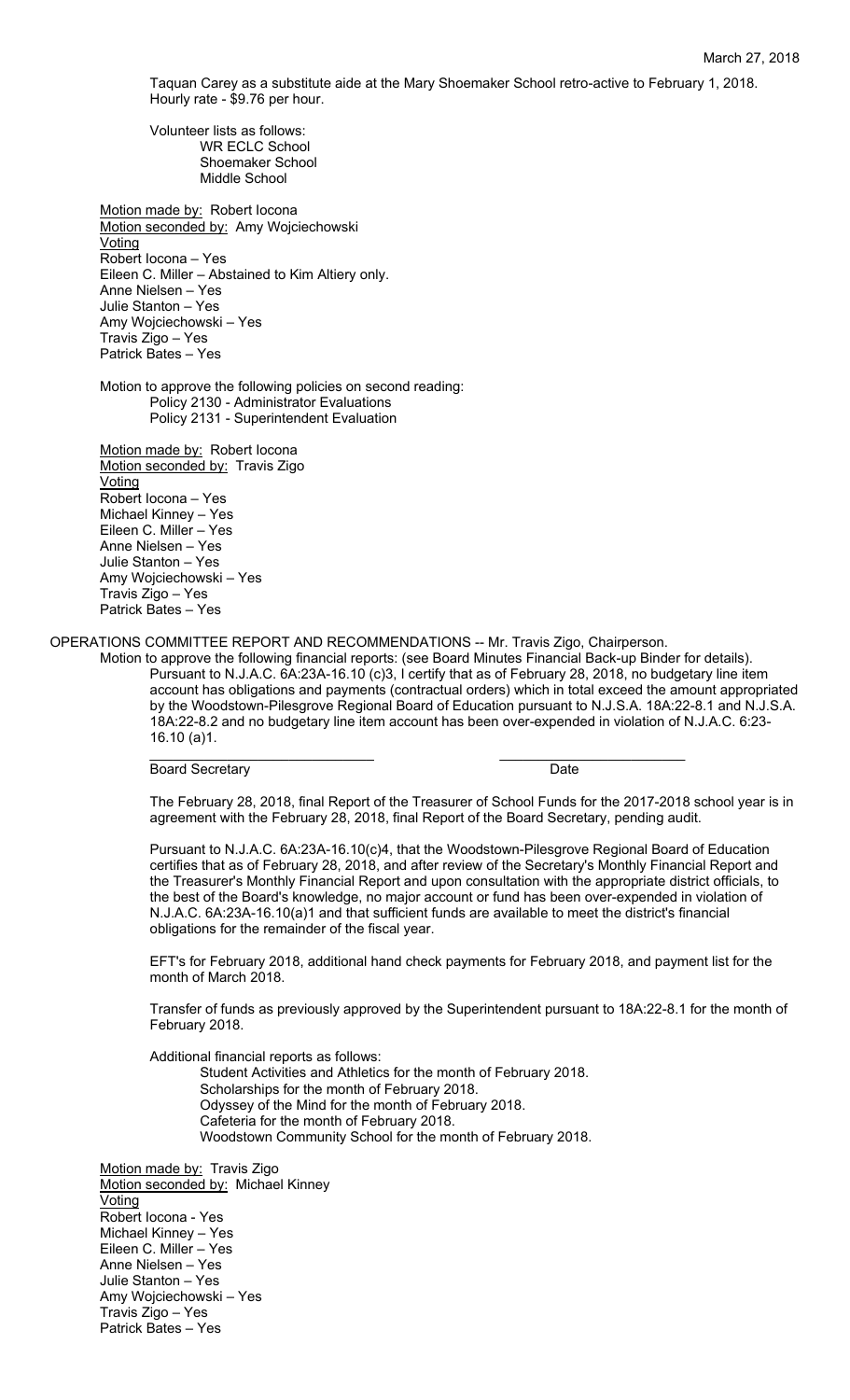Mrs. Chin reviewed state aid numbers with the Board.

Motion to approve the following District and School-Level item:

Approval of the 2018-2019 school budget items as follows:

Public Hearing on the budget for the 2018-2019 school year to be held on Thursday, April 26, 2018, 7:00 p.m., at the Mary S. Shoemaker School.

BE IT RESOLVED that the Board of Education approve by roll call vote the submission of the 2018-2019 budget to the County Office as follows:

|                      | <b>Budget</b> | Local Tax Levy |
|----------------------|---------------|----------------|
| <b>General Fund</b>  | \$22,865,703  | \$11,030,702   |
| Special Revenue Fund | \$536,798     |                |
| Debt Service Fund    | \$1,531,802   | \$1,424,480    |
| Total Base Budget    | \$24,934,303  | \$12,455,182   |

AND WHEREAS, N.J.A.C. 6A:23B-1.2(b) provides that the Board of Education shall establish in the annual school budget a maximum expenditure amount that may be allotted for such travel and expense reimbursement for the 2018-2019 school year.

NOW THEREFORE BE IT RESOLVED that the Woodstown-Pilesgrove Regional School District Board of Education hereby establishes the school district travel maximum for the 2018-2019 school year at the sum of \$85,000.

BE IT FURTHER RESOLVED that the School Business Administrator shall track and record these costs to insure that the maximum amount is not exceeded.

Motion made by: Travis Zigo Motion seconded by: Michael Kinney **Voting** Robert Iocona - Yes Michael Kinney – Yes Eileen C. Miller – Yes Anne Nielsen – Yes Julie Stanton – Yes Amy Wojciechowski – Yes Travis Zigo – Yes Patrick Bates – Yes

Motion to approve the following District and High School items:

Contract with Jaime R. Cifuentes Ed.S, NCSP as a contracted service to provide psychological and psychoeducational assessments on an as needed basis.

Request to apply for the New Jersey Department of Agriculture Office of Food, Agriculture and Natural Resources Education New Jersey CASE grant FY 18 and to accept the funds in the amount of \$7,147.91.

Accept a donation from the Woodstown-Pilesgrove School Foundation in the amount of \$5,000.00 for the purpose of installing a new sound system in the main gymnasium of the high school.

Establishment of The Contarino Family Award.

Change order decrease in the amount of \$23,453.15 for the Woodstown High School/Middle School Window and Partial Door Replacement and Mary S. Shoemaker School Partial Door Replacement project.

Contract with DEV-TAC, LLC., for the purpose of providing a security audit at \$40.00 per hour, not to exceed 16 hours.

ESEA 2018 Amendment 2, Title I-A carryover amount of \$1,523.00. These funds will be appropriated as follows:

20-231-200-500 -- \$723 -- field trip transportation; non-instruction purchased services 20-231-100-800 -- \$800 -- field trip admission fee; instruction other objects

Motion made by: Travis Zigo Motion seconded by: Michael Kinney **Voting** Robert Iocona - Yes Michael Kinney – Yes Eileen C. Miller – Yes Anne Nielsen – Yes Julie Stanton – Yes Amy Wojciechowski – Yes Travis Zigo – Yes Patrick Bates – Yes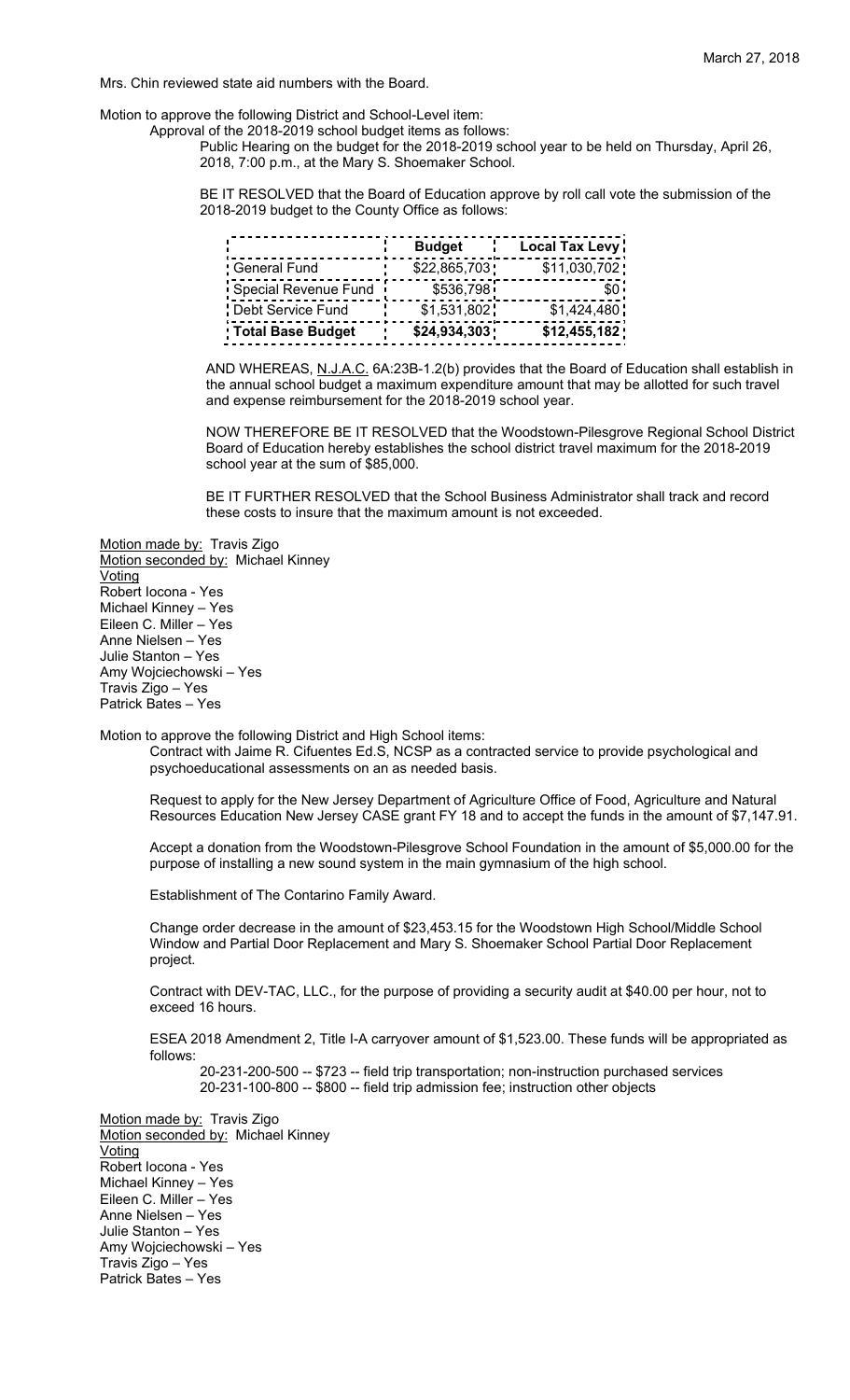Motion to approve the following Middle School and Elementary School items (voting not applicable to sending district representatives):

Contract with Professional Education Services Inc., to provide educational instruction services to elementary school student (NJSmart #7531227378) effective February 7, 2018 at \$32.00/per hour.

Use of facilities request from Woodstown-Pilesgrove SACC to run the summer SACC program at the Mary Shoemaker School beginning June 18, 2018 through August 17, 2018 at rental fee of \$5,965.00.

Contract with Gloucester County Special Services School District for mileage increase to route Y794 for 84 miles at \$1.50 per mile for an increase of \$126.00 per diem, plus a 7% administrative fee. This is for one Mary S. Shoemaker student (NJSMART #3365507002) and one William Roper Early Childhood Learning Center student (NJSMART #3834386610) beginning February 26, 2018.

Contract with Gloucester County Special Services School District for mileage increase to route Y978 for 25 miles at \$1.50 per mile for an increase of \$37.50 per diem, plus a 7% administrative fee. This is for one William Roper Early Childhood Learning Center student (NJSMART #3106874936) beginning February 26, 2018.

Motion made by: Travis Zigo Motion seconded by: Anne Nielsen Voting Robert Iocona - Yes Eileen C. Miller – Yes Anne Nielsen – Yes Julie Stanton – Yes Amy Wojciechowski – Yes Travis Zigo – Yes Patrick Bates – Yes

OLD BUSINESS ITEMS – Mr. Bates reported that Board Members have been named as liaisons to community organization committees as follows:

Maricia Chiarelli – W-P School Foundation Amy Wojciechowski – C.A.R.E Robert Iocona – Woodstown Borough Anne Nielsen – Pilesgrove Township Pat Bates - PTO

### NEW BUSINESS ITEMS – None.

Mr. Kinney, Upper Pittsgrove Representative, commented that the March 14<sup>th</sup> walkout, in his opinion, was politically motivated. He stated that the school did not administer adequate discipline to students who walked out.

### AUDIENCE PARTICIPATION – Non-agenda Items.

Eileen Morris of Woodstown, Stephanie Swanson of Pilesgrove, Christy Anderson, and several other audience members addressed the Board to express their appreciation of Mrs. Grossman allowing students to participate in a walkout held on March 14, 2018 to memorialize the victims of the Parkland, Florida shooting where 17 students lost their lives.

Angelica Pennal of Pilesgrove addressed the Board concerning the negative treatment her child has received from other students due to her child not participating in the March  $14<sup>th</sup>$  walkout.

Michelle Hanzel address the Board concerning the crossing guard at Millbrooke Avenue. Mrs. Grossman stated that she would contact the Borough of Woodstown to relay her concerns.

#### OTHER REPORTS

President -- Mr. Pat Bates thanked the administration and staff for their professional handling of the March 14<sup>th</sup> walkout.

Superintendent of Schools – Mrs. Virginia M. Grossman informed the Board of the upcoming Wolverine Den Meeting scheduled for April 25<sup>th</sup>.

Business Administrator -- Mrs. Rose Wang Chin recapped the Cafeteria report submitted to the Board which indicates a profit for the month.

#### SENDING DISTRICT REPORTS

Alloway Township -- Mr. Richard Morris was not in attendance.

Upper Pittsgrove Township -- Mr. Michael Kinney had nothing to report.

SCHOOL AGE CHILD CARE (SACC) REPORT – Mr. Robert Iocona reported that the SACC summer program has been approved.

DELEGATE REPORT – Mrs. Eileen Miller reported on the upcoming NJSBA Workshop in Atlantic City and the benefits of attending.

AG SCIENCE ADVISORY BOARD REPORT – Dr. Julie Stanton had nothing to report.